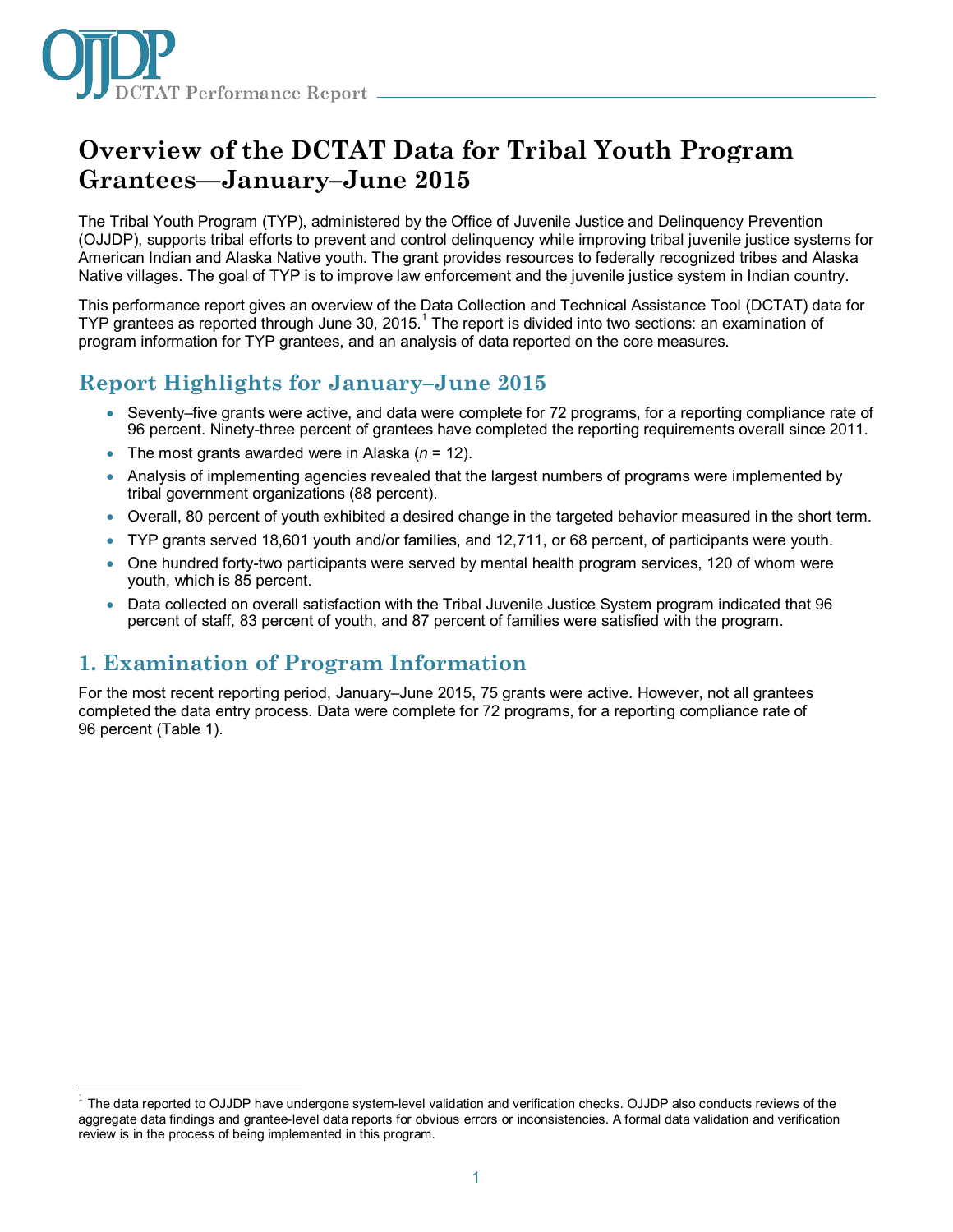|                              | <b>Status</b>      |                |                 |                     |                |
|------------------------------|--------------------|----------------|-----------------|---------------------|----------------|
| <b>Data Reporting Period</b> | <b>Not Started</b> | In Progress    | <b>Complete</b> | <b>Total Awards</b> | <b>Percent</b> |
| January-June 2011            | 10                 |                | 110             | 120                 | 92             |
| July-December 2011           | 9                  | 3              | 134             | 146                 | 92             |
| January-June 2012            | 1                  | 2              | 130             | 133                 | 98             |
| July-December 2012           | 6                  |                | 134             | 141                 | 95             |
| January-June 2013            | 6                  | 3              | 126             | 135                 | 93             |
| July-December 2013           |                    | $\Omega$       | 136             | 143                 | 95             |
| January-June 2014            | 4                  | 0              | 100             | 104                 | 96             |
| July-December 2014           |                    | $\overline{4}$ | 93              | 110                 | 85             |
| January-June 2015            | 3                  | $\Omega$       | 72              | 75                  | 96             |
| <b>Total</b>                 | 57                 | 13             | 1035            | 1107                | 93             |

### **Table 1. Status of TYP Grantee Reporting by Period: January 2011–June 2015**

Over the past nine reporting periods, the percentage of grantees that have completed the reporting requirements is captured in Figure 1 below. Overall, the percentage of compliance for all reporting periods is 93 percent.



Table 2 presents aggregate demographic data for January 2014 to June 2015 and the number of grantees that serve each population. Targeted services include any services or approaches specifically designed to meet the needs of the population (e.g., gender-specific, culturally based, developmentally appropriate).

The target population information is only required to be reported once in the DCTAT. However, grantees may update their target population to best fit their program during the life of the award. Because of the nature of the reporting requirement, the target population number is steady throughout each reporting period. The variation in numbers between each reporting period is caused by the number of active or inactive Federal awards during the reporting period or additional services that grantees may have added to their programs.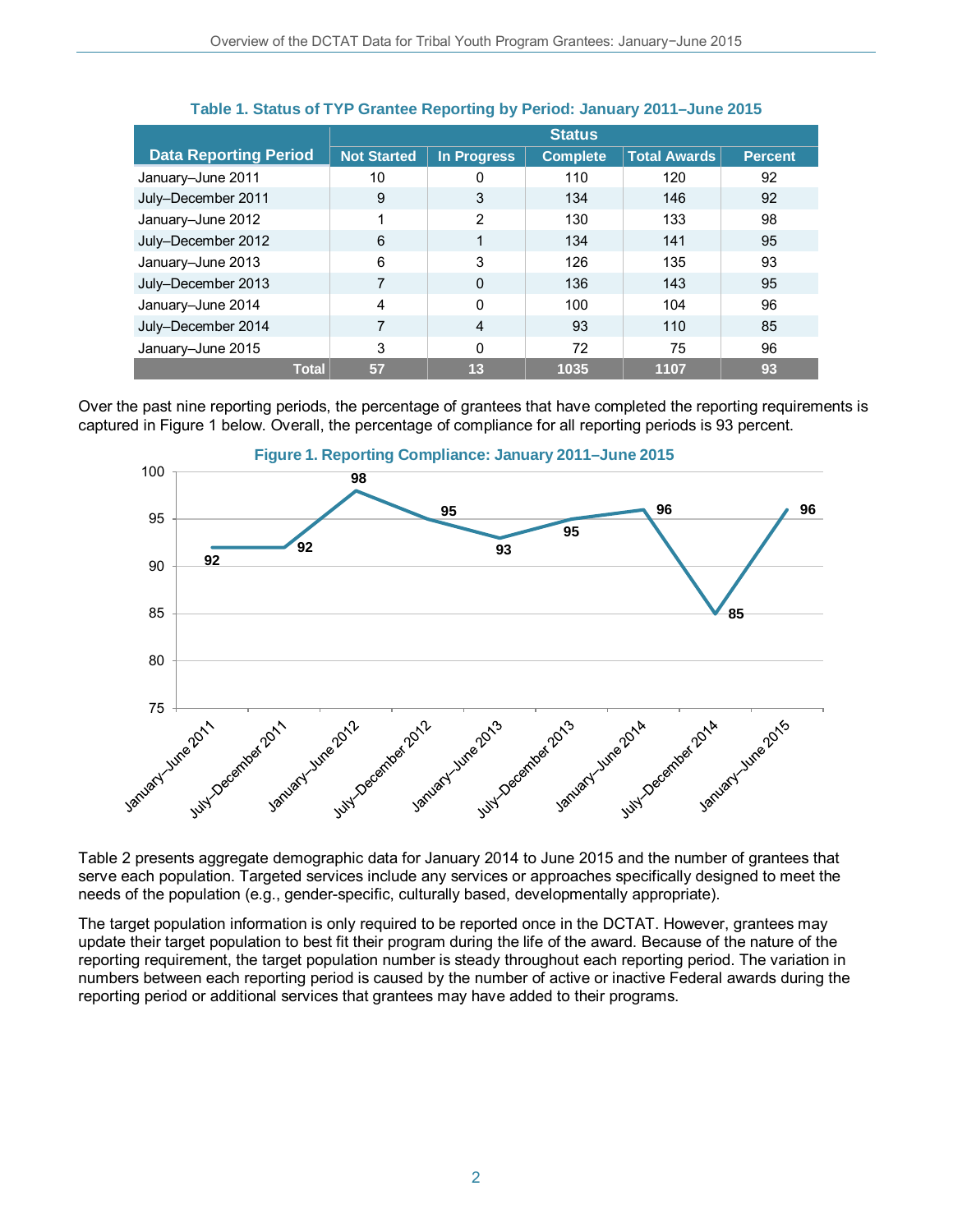|                                                | <b>Number of Grantees Serving Group During Reporting Period</b> |                    |                   |  |
|------------------------------------------------|-----------------------------------------------------------------|--------------------|-------------------|--|
| <b>Population</b>                              | January-June 2014                                               | July-December 2014 | January-June 2015 |  |
| <b>Race/Ethnicity</b>                          |                                                                 |                    |                   |  |
| American Indian/Alaska Native                  | 93                                                              | 93                 | 64                |  |
| Asian                                          | 0                                                               | $\mathbf 0$        | $\mathbf{1}$      |  |
| <b>Black/African American</b>                  | 6                                                               | 6                  | 6                 |  |
| Hispanic or Latino (of Any Race)               | 6                                                               | $6\phantom{1}$     | 5                 |  |
| Native Hawaiian and Other<br>Pacific Islander  | 3                                                               | 3                  | $\overline{2}$    |  |
| <b>Other Race</b>                              | $\mathbf{1}$                                                    | $\mathbf{1}$       | 1                 |  |
| White/Caucasian                                | 14                                                              | 14                 | 9                 |  |
| Youth Population Not Served<br><b>Directly</b> | 13                                                              | 15                 | $\boldsymbol{9}$  |  |
| <b>Justice System Status</b>                   |                                                                 |                    |                   |  |
| At-Risk Population (No Prior<br>Offense)       | 76                                                              | 77                 | 55                |  |
| First-Time Offenders                           | 51                                                              | 48                 | 26                |  |
| <b>Repeat Offenders</b>                        | 42                                                              | 40                 | 23                |  |
| Sex Offenders                                  | $\overline{7}$                                                  | $\overline{7}$     | $\overline{4}$    |  |
| <b>Status Offenders</b>                        | 27                                                              | 27                 | 15                |  |
| <b>Violent Offenders</b>                       | 16                                                              | 16                 | 8                 |  |
| Youth Population Not Served<br>Directly        | 19                                                              | 21                 | 15                |  |
| Gender                                         |                                                                 |                    |                   |  |
| Male                                           | 89                                                              | 89                 | 61                |  |
| Female                                         | 89                                                              | 89                 | 61                |  |
| Youth Population Not Served<br>Directly        | 16                                                              | 18                 | 11                |  |
| Age                                            |                                                                 |                    |                   |  |
| $0 - 10$                                       | 15                                                              | 44                 | 33                |  |
| $11 - 18$                                      | 42                                                              | 90                 | 62                |  |
| Older than 18                                  | 90                                                              | 9                  | 12                |  |
| Youth Population Not Served<br><b>Directly</b> | 8                                                               | 19                 | 11                |  |
| <b>Geographic Area</b>                         |                                                                 |                    |                   |  |
| Rural                                          | 52                                                              | 51                 | 32                |  |
| Suburban                                       | 9                                                               | $\boldsymbol{9}$   | $\,6$             |  |
| Tribal                                         | 85                                                              | 85                 | 56                |  |
| Urban                                          | $\overline{7}$                                                  | 8                  | 8                 |  |
| Youth Population Not Served<br>Directly        | 15                                                              | 17                 | 12                |  |
|                                                |                                                                 |                    |                   |  |
| Mental Health                                  | 41                                                              | 42                 | 28                |  |
| Substance Abuse                                | 58                                                              | 58                 | 35                |  |
| Truant/Dropout                                 | 69                                                              | 69                 | 50                |  |

## **Table 2. Grantees Serving Target Populations: January 2014–June 2015**

Evidence-based programs and practices include program models that have been shown, through rigorous evaluation and replication, to be effective at preventing or reducing juvenile delinquency or related risk factors. A significant number of programs funded through TYP grants are implementing evidence-based programs and/or practices (Figure 2). In January–June 2015, about 36 percent of grantees (*n* = 27) had done so, through funding totaling \$31,137,268.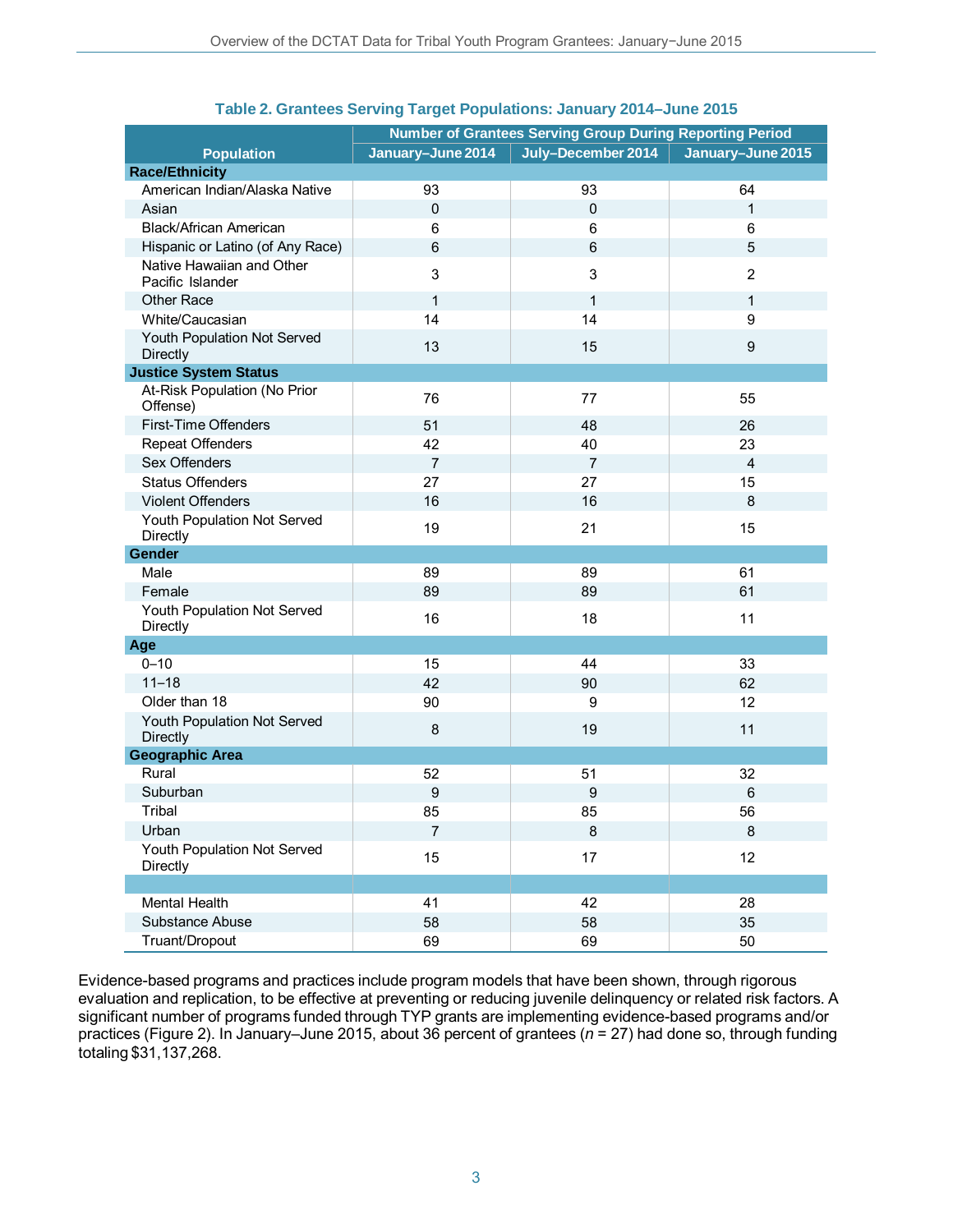

The current reporting period shows a slight decrease in evidence-based programs compared with the July– December 2014 reporting period (Figure 3). This may be partly because a large number of programs funded by the TYP program grant have expended their funding, and fewer of them are reporting performance measures data.



**Figure 3. Evidence-Based Practices and Programs by Reporting Period: January 2011–June 2015**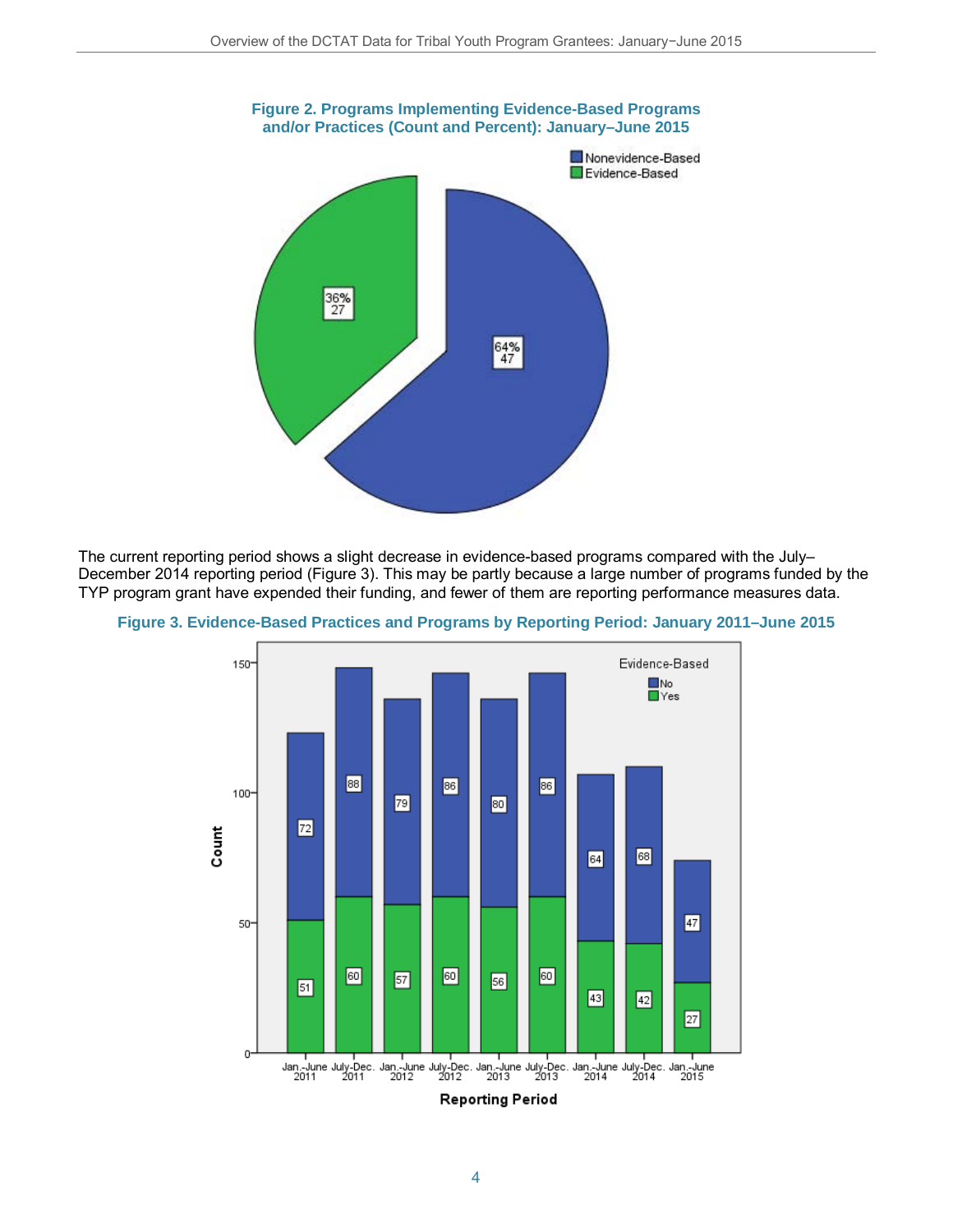Analysis of implementing agencies for January–June 2015 revealed that tribal government organizations administered the largest number of programs (88 percent). Nonprofit community-based organizations administered the second largest number, at 7 percent (Figure 4).





Type of Implementing Organization

Table 3 shows the total grant amounts awarded to TYP grantees organized by State. Based on current and active TYP grants, Alaska received the most funds (\$4,732,871), followed by Washington (\$3,897,897).

| <b>Grantee State</b> | N            | Grant<br><b>Amount</b><br>(Dollars) | <b>Grantee State</b> | $\boldsymbol{N}$ | Grant<br><b>Amount</b><br>(Dollars) |
|----------------------|--------------|-------------------------------------|----------------------|------------------|-------------------------------------|
| AK.                  | 12           | \$4,732,871                         | ND.                  | 3                | \$1,402,611                         |
| AZ                   | 7            | 3,053,216                           | <b>NE</b>            | 3                | 1,298,506                           |
| CA                   | 4            | 1.517.320                           | <b>NM</b>            | $\overline{2}$   | 757.422                             |
| CO                   | $\mathbf{1}$ | 417,554                             | <b>NV</b>            | 1                | 215,729                             |
| IA                   | 1            | 318.142                             | OK.                  | 5                | 2,227,907                           |
| ID                   | 3            | 1,223,348                           | <b>OR</b>            | 5                | 2,166,797                           |
| <b>KS</b>            | 1            | 300.000                             | <sub>SC</sub>        | 1                | 499,639                             |
| <b>ME</b>            | 1            | 499.696                             | <b>SD</b>            | 3                | 1,437,011                           |
| MI                   | 3            | 1,146,319                           | <b>WA</b>            | 9                | 3,897,897                           |
| <b>MN</b>            | $\mathbf{1}$ | 498,769                             | WI                   | 4                | 1,820,760                           |
| MT                   | 3            | 1,219,084                           | <b>WY</b>            | 1                | 486,670                             |

### **Table 3. Total TYP Grant Amount by State: January–June 2015**

Figure 5 illustrates a comparison across States on the number of grants implemented through TYP funds. The most grants awarded were in Alaska (*n* = 12). Washington reported the second highest number of grants (*n* = 9), and Arizona reported the third highest number (*n* = 7).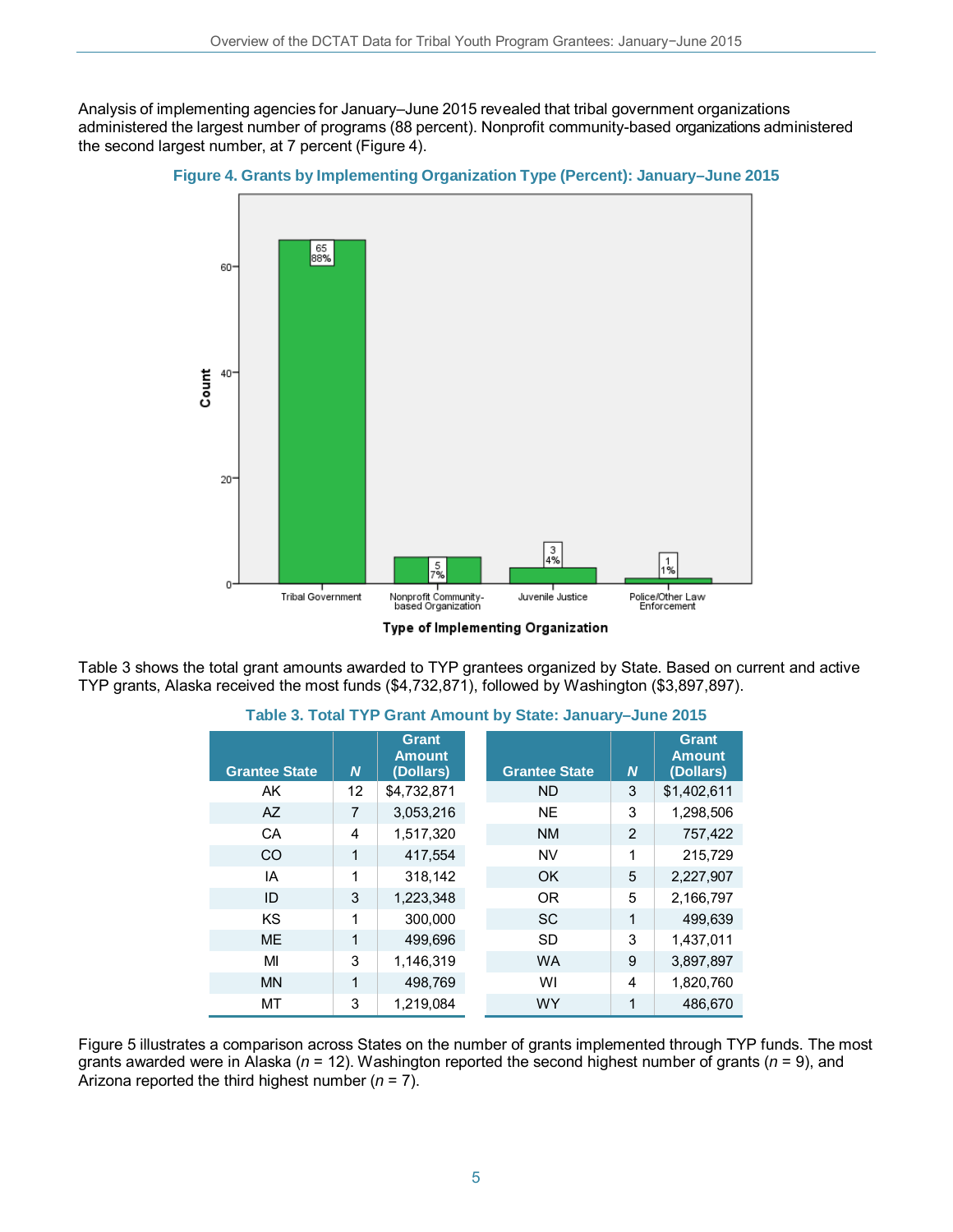

Figure 6 shows the percentage of grantee selection by program category. Fifty-seven percent of grantees were implementing prevention services activities totaling \$21,323,926. This represents the largest program category. The second-largest category funded by TYP is tribal juvenile justice system (14 percent), with \$4,913,282 used to implement these programs.





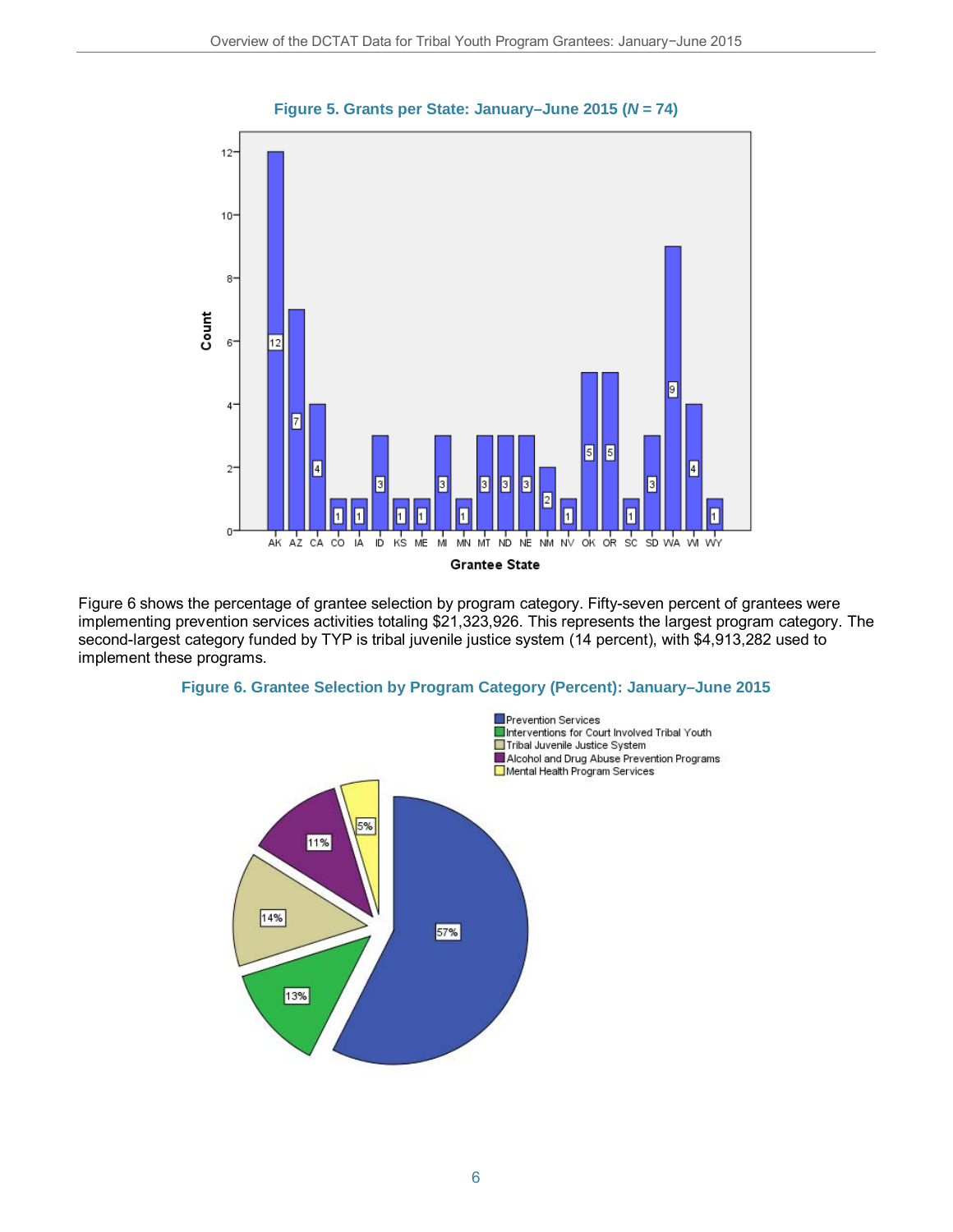# **2. Analysis of Core Measure Data from January–June 2015**

# *2.1 Analysis of Target Behaviors: January–June 2015*

This section presents an analysis of the data collected on the core indicators by program category. Grantees were required to measure performance and track data for certain target behaviors for programs using grant funds to provide direct services to youth. Data are collected on the number of youth who demonstrate a positive change in a targeted behavior during the reporting period. The table lists short-term (Table 4) percentages for the specified target behavior for all program categories.

Table 4 shows that overall, 80 percent of youth exhibited a desired change in the targeted behavior measured in the short term.

| <b>Target Behavior</b>                     | <b>Youth with Noted</b><br><b>Behavioral Change</b> | <b>Youth Receiving</b><br><b>Services for</b><br><b>Target Behavior</b> | <b>Percent of Youth with</b><br><b>Noted Behavioral</b><br>Change |
|--------------------------------------------|-----------------------------------------------------|-------------------------------------------------------------------------|-------------------------------------------------------------------|
| Antisocial Behavior                        | 302                                                 | 343                                                                     | 88                                                                |
| Cultural Skill-Building/ Cultural<br>Pride | 3,599                                               | 4,619                                                                   | 78                                                                |
| <b>Employment Status</b>                   | 25                                                  | 35                                                                      | 71                                                                |
| <b>Family Functioning</b>                  | 167                                                 | 264                                                                     | 63                                                                |
| <b>Family Relationships</b>                | 537                                                 | 667                                                                     | 81                                                                |
| Gang Resistance/Involvement                | 8                                                   | 76                                                                      | 11                                                                |
| <b>GED</b>                                 | 8                                                   | 8                                                                       | 100                                                               |
| <b>GPA</b>                                 | 386                                                 | 483                                                                     | 80                                                                |
| <b>High School Completion</b>              | 34                                                  | 54                                                                      | 63                                                                |
| <b>Job Skills</b>                          | 73                                                  | 83                                                                      | 88                                                                |
| School Attendance                          | 743                                                 | 857                                                                     | 87                                                                |
| Social Competence                          | 492                                                 | 565                                                                     | 87                                                                |
| Substance Use                              | 665                                                 | 772                                                                     | 86                                                                |
| <b>Total</b>                               | 7,039                                               | 8,826                                                                   | 80                                                                |

### **Table 4. Short-Term Performance Data on Target Behaviors: January–June 2015**

## *2.2 Analysis of Planning Year Activities: January–June 2015*

Six grantees indicated that they conducted planning activities. As shown in Table 5, 110 partnerships were developed, and 147 people were trained during the reporting period. Grantees were also asked to report on the OJJDP-sponsored tribal meetings they attended. Sixty-seven percent of grantees who conducted planning activities  $(n = 4)$  attended the tribal new grantee orientation, and 100 percent  $(n = 6)$  attended the strategic planning (StratPak) meeting.

#### **Table 5. Planning Year Activities: January–June 2015**

| <b>Performance Indicator</b>                                    | <b>Data</b>       |
|-----------------------------------------------------------------|-------------------|
| Number of partnerships developed                                | 110               |
| Number of people trained                                        | 147               |
| Planning activities conducted                                   | 6                 |
| Percentage of grantees attending tribal new grantee orientation | 67%<br>$(n = 4)$  |
| Percentage of grantees attending strategic planning (StratPak)  | 100%<br>$(n = 6)$ |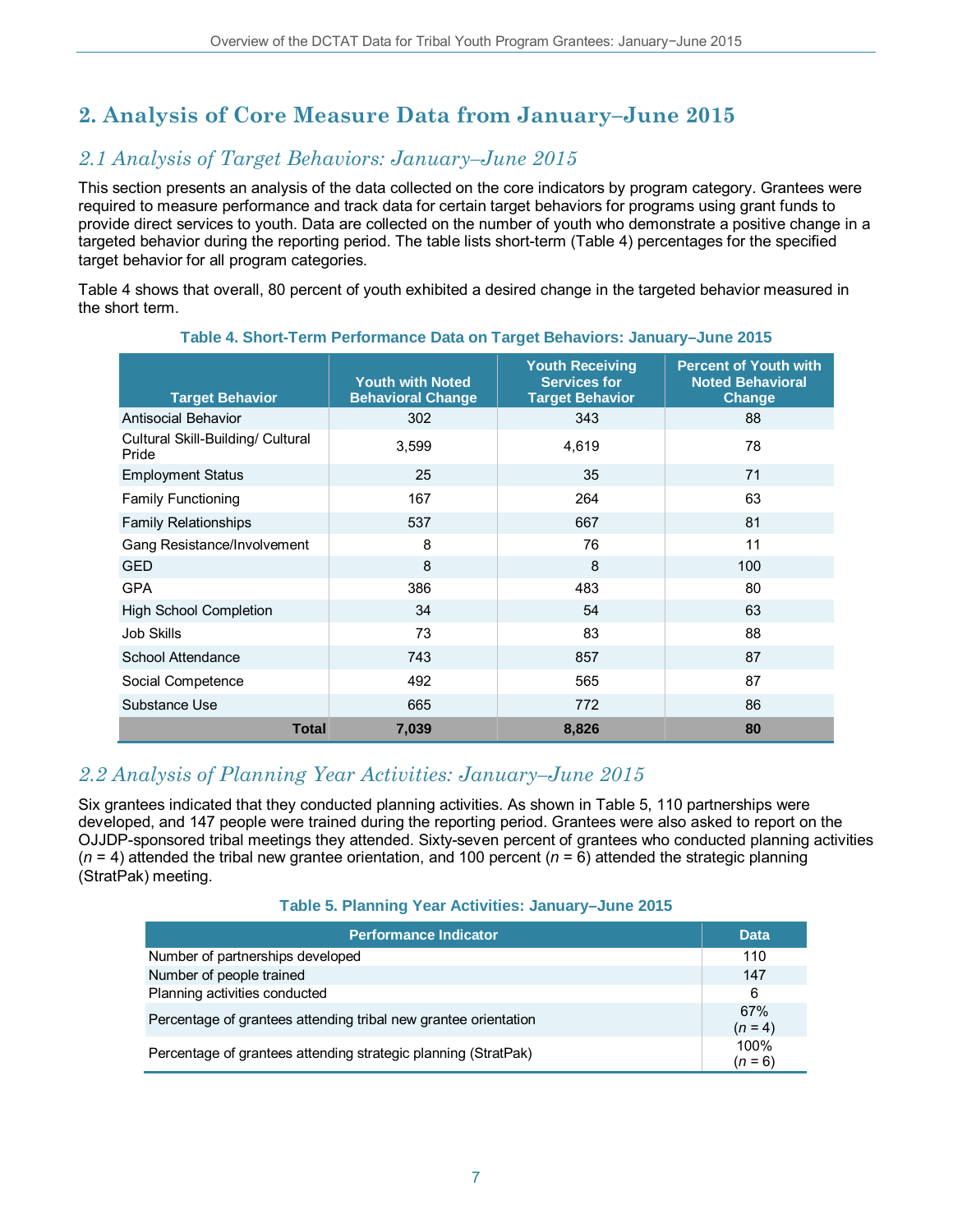Figure 7 illustrates the types of planning documents created by TYP grantees. The largest number of grantees (*n* = 6) developed internal needs/strengths assessments and external needs/strengths assessments.



**Figure 7. Planning Documents Developed: January–June 2015**

## *2.3 Analysis of Prevention/Intervention/Alcohol and Substance Abuse Prevention: January–June 2015*

As shown in Table 6, 18,601 youth and/or families were served, 68 percent of whom were youth. Participants completed 101,628 service hours, with 54 percent completed by youth. Offending and reoffending rates were measured for program participants over both the short and long terms. Short-term data indicate that 8 percent of these youth who were tracked committed an offense, as did 18 percent who were tracked over the long term. Shortterm data indicate that 6 percent of youth reoffended, along with 21 percent reoffending 6–12 months after exiting the program.

### **Table 6. Prevention/Intervention/Alcohol and Substance Abuse Prevention: January–June 2015**

| <b>Performance Measure</b>                                        | <b>Data</b>                                         |
|-------------------------------------------------------------------|-----------------------------------------------------|
| Number of program youth and/or families served                    | 18,601<br>Percent youth = 68%<br>$(n = 12,711)$     |
| Number of service hours that youth and/or families have completed | 101.628<br>Percent youth = $54\%$<br>$(n = 55,046)$ |
| Percent of program youth who offended (short term)                | 8%<br>$(n = 180)$                                   |
| Percent of program youth who offended (long term)                 | 18%<br>$(n=50)$                                     |
| Percent of program youth who were victimized (short term)         | 12%<br>$(n = 71)$                                   |
| Percent of program youth who were victimized (long term)          | 18%<br>$(n = 8)$                                    |
| Percent of program youth who were revictimized (short term)       | 2%<br>$(n = 3)$                                     |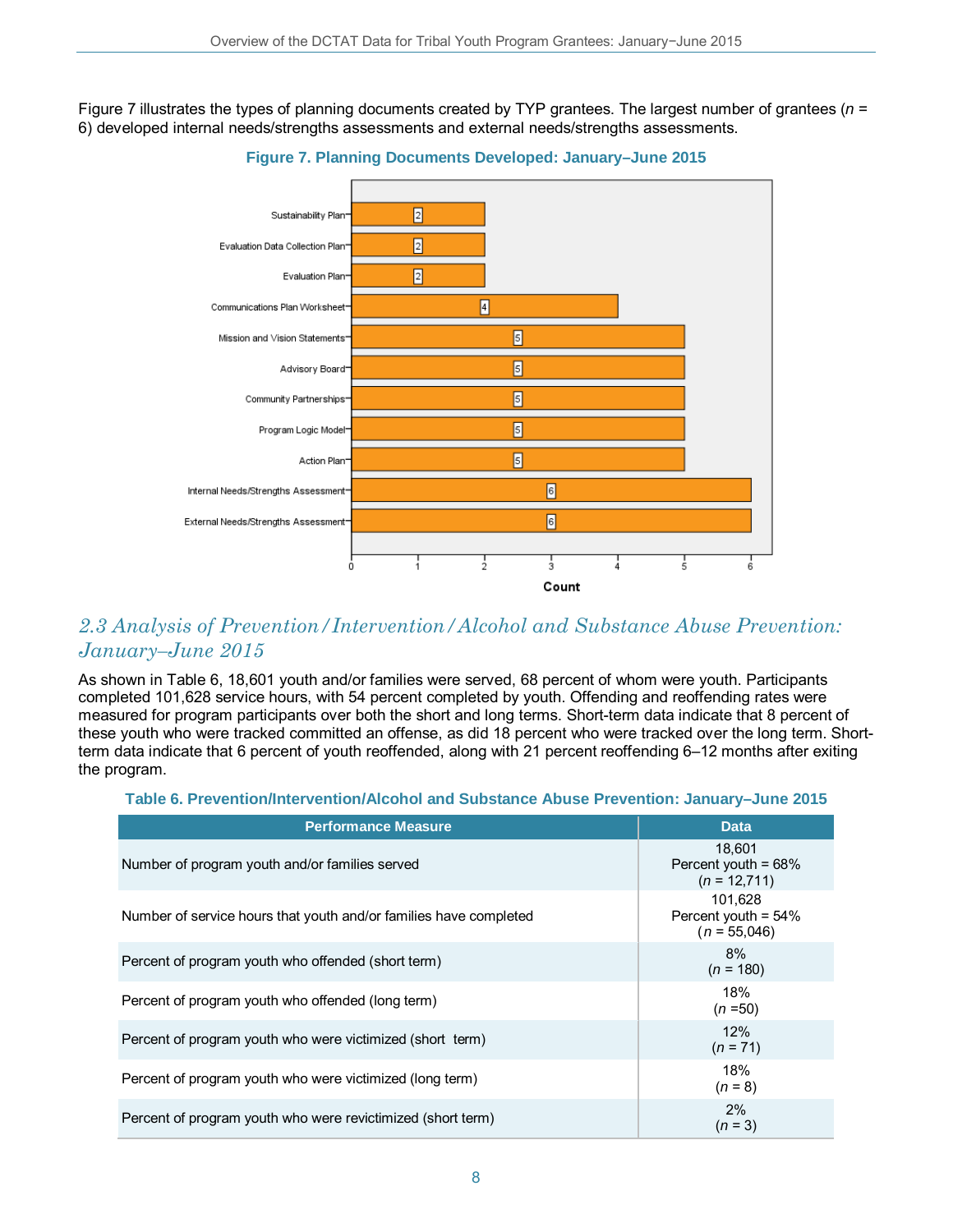| Percent of program youth who were revictimized (long term)       | 10%<br>$(n = 8)$  |
|------------------------------------------------------------------|-------------------|
| <b>Recidivism</b>                                                | <b>Number</b>     |
| Percent of program youth who reoffend (short term)               | 6%<br>$(n = 121)$ |
| Percent of program youth who reoffend (long term)                | 21%<br>$(n = 14)$ |
| <b>Behaviors Among Alcohol/Substance Abuse Participants Only</b> | <b>Data</b>       |
| Percent of program youth who relapsed (overall)                  | 2%<br>$(n = 12)$  |

## *2.4 Analysis of Tribal Juvenile Justice System: January–June 2015*

Table 7 shows the percentage of youth served and staff trained under the Tribal Juvenile Justice System program category. One hundred percent of the staff trained (*n* = 38) showed an increased knowledge of the program. Data collected on overall satisfaction with the Tribal Juvenile Justice System program indicated that 96 percent of staff, 83 percent of youth, and 87 percent of families were satisfied with the program.

## **Table 7. Tribal Juvenile Justice System: January–June 2015**

| <b>Performance Indicator</b>                                                | <b>Data</b>        |
|-----------------------------------------------------------------------------|--------------------|
| Number of people trained                                                    | 347                |
| Percent of program staff exhibiting increased knowledge of the program area | 100%<br>$(n = 38)$ |
| Percent of youth satisfied with the program                                 | 83%<br>$(n = 158)$ |
| Percent of families satisfied with the program                              | 87%<br>$(n = 143)$ |
| Percent of staff satisfied with the program                                 | 96%<br>$(n = 44)$  |

# *2.5 Analysis of Mental Health Program Services: January–June 2015*

One hundred forty-two youth and families were served by mental health program services, 85 percent of whom were youth. Thirty-six percent of all participants completed the established program requirements successfully (Table 8).

## **Table 8. Mental Health Program Services: January–June 2015**

| <b>Performance Indicator</b>                                                                               | <b>Data</b>                                       |
|------------------------------------------------------------------------------------------------------------|---------------------------------------------------|
| Number of mental health program youth and/or families served                                               | 142<br>Percent youth = $85%$<br>$(n = 120)$       |
| Number of mental health program youth and/or families screened                                             | 70<br>Percent youth = $90\%$<br>$(n = 63)$        |
| Number of mental health program youth and/or families with formal<br>psychological/psychiatric evaluations | 14<br>Percent youth = $100\%$<br>$(n = 14)$       |
| Percentage of successful mental health program completions among program<br>participants                   | 36%<br>$(n = 40)$                                 |
| Number of mental health program youth and/or families served                                               | 142<br>Percent youth = $85%$<br>( <i>n</i> = 120) |